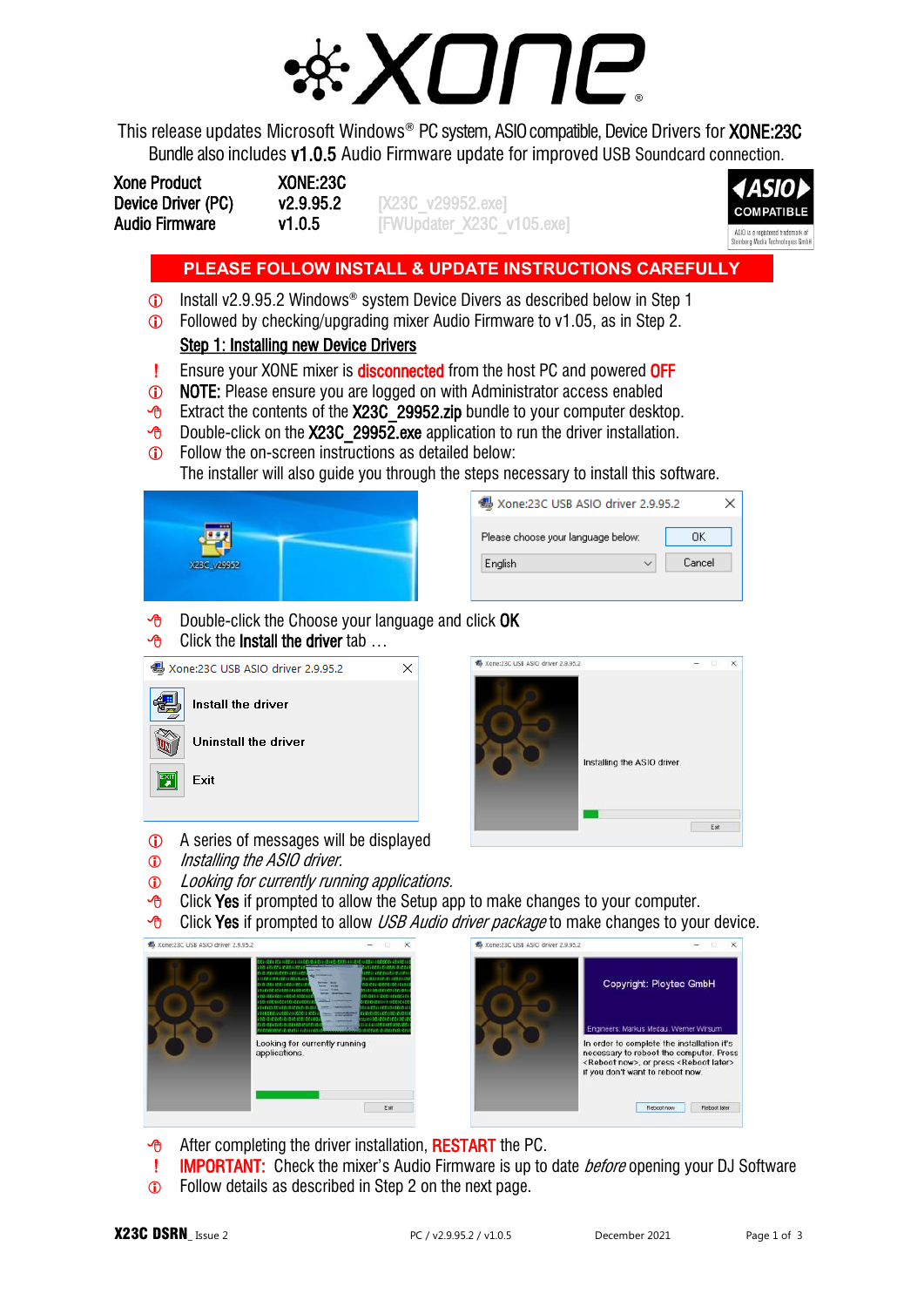

## **PLEASE FOLLOW INSTALL & UPDATE INSTRUCTIONS CAREFULLY**

| <b>Xone Product</b>   |  |
|-----------------------|--|
| Device Driver (PC)    |  |
| <b>Audio Firmware</b> |  |

XONE:23C

Device Driver (PC) v2.9.95.2 [X23C\_v29952.exe]  $v1.0.5$  [FWUpdater\_X23C\_v105.exe]

#### Step 2: Check/Update Audio Firmware

- **!** Ensure the mixer is **disconnected** from the computer and powered OFF
- $\overline{P}$  Ensure no other applications are open.
- $\sqrt{6}$  Extract the X23C AFW105 PC.zip contents and run FWUpdater\_X23C\_v105.exe
- "Device not detected" will be displayed
	- Plug in the USB cable
	- Switch the XONE:23C ON
- The application will display: "Current firmware version is …"
- **!** IF Current firmware version is NOT 1.0.5... UPDATE THE MIXER AUDIO FIRMWARE
- Click on 'write firmware'
- **!** DO NOT switch OFF or interrupt power supply or connection to your XONE:23C while installation is in progress
- **C** When installation is complete, the application will display:

"Power down your XONE:23C now"

- Switch the XONE:23C OFF
- **!** DO NOT switch OFF or interrupt power supply connection to your PC during the update process
- **The application will display**  "Power up your XONE:23C now"
	- Switch the XONE:23C ON
- **The application will briefly display**  "...Update to version 1.0.5 successful. Unplug the device now..."
- Then, "Current firmware version is 1.0.5" - Switch the XONE:23C OFF
- $\overline{P}$  Press 'Exit' on the Audio Firmware Updater
- **B** RESTART the PC after exiting the Updater.
	- Switch the XONE:23C ON
- The Firmware Update is now complete

| ₩ XONE:23C Updater 1.0.5 (k0)         | ×      |
|---------------------------------------|--------|
|                                       |        |
| Device not detected.                  |        |
|                                       |        |
| write firmware                        |        |
|                                       |        |
|                                       |        |
|                                       | Exit   |
|                                       |        |
|                                       |        |
| <b>M</b> XONE:23C Updater 1.0.5 (k0)  | ×      |
| Current firmware version is 1.0.2(k0) |        |
|                                       |        |
|                                       |        |
| write firmware                        |        |
|                                       |        |
|                                       | Exit   |
|                                       |        |
|                                       |        |
| <b>W</b> XONE:23C Updater 1.0.5 (k0)  | ×      |
|                                       |        |
| Power down your XONE:23C now.         |        |
|                                       |        |
| write firmware                        |        |
|                                       |        |
|                                       | Exit   |
|                                       |        |
|                                       |        |
|                                       |        |
|                                       | п      |
| <b>M</b> XONE:23C Updater 1.0.5 (k0)  | ×      |
| Power up your XONE:23C now.           |        |
|                                       |        |
| write firmware                        |        |
|                                       |        |
|                                       |        |
|                                       | Exit   |
|                                       |        |
|                                       |        |
| XONE:23C Updater 1.0.5 (k0)           | □<br>× |
|                                       |        |
| Currer Update successful              |        |
| Update to version 1.0.5 successful.   |        |
| Unplug the device now.                |        |
|                                       |        |
|                                       | Exit   |
|                                       |        |
|                                       |        |
| <b>W</b> XONE:23C Updater 1.0.5 (k0)  | ×      |
|                                       |        |
| Current firmware version is 1.0.5(k0) |        |
|                                       |        |
| write firmware                        |        |
|                                       |        |
|                                       | Exit   |